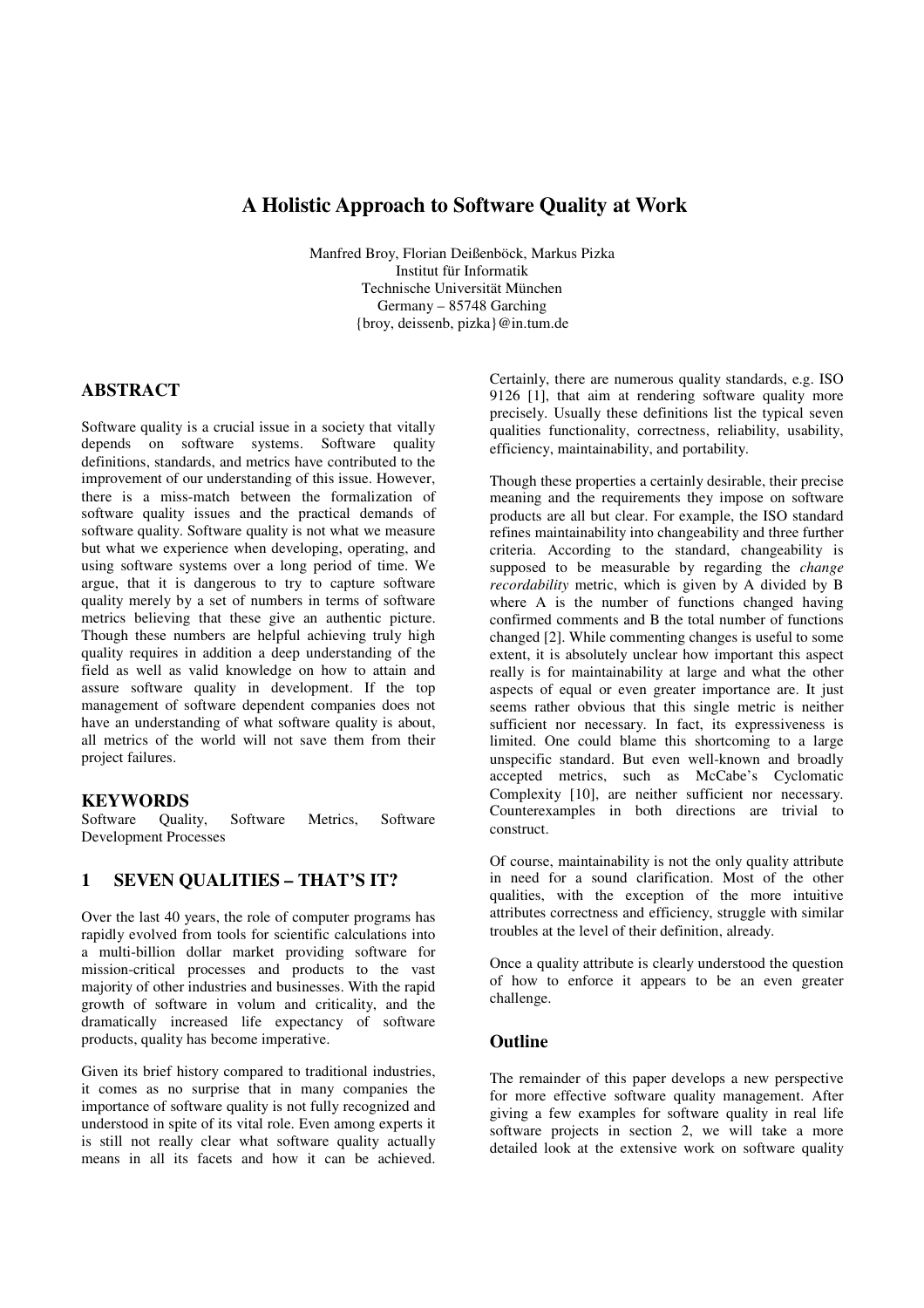that already exists and discuss possible reasons for its – at least partial – ineffectiveness in section 3. After this, section 4 depicts the three main ingredients to a holistic approach to software quality comprising a theory of software quality, sound criteria and rigid quality controlling. Section 5 illustrates this approach by means of a detailed quality model for the term maintainability. Our experiences with this model in large scale commercial projects are summarized in section 5.

# **2 REAL LIFE SOFTWARE QUALITY**

Although it is no secret that many commercial software projects and products suffer from poor quality it cannot be overstressed how far away most real life and even largescale software projects are from implementing acceptable quality standards.

While some spectacular software bugs, like the overflow that caused the ARIANE 5 rocket failure [17], became widely visible and lead to an increased awareness for specific techniques in certain situations (e.g. rigorous testing of critical systems and advanced verification techniques) the bulk of commercial software still seems to be built with little quality considerations in mind. We draw this conclusion from our own personal experiences as well as statistical material.

### **2.1 Functionality / Correctness**

The Standish Group reports on software project cancellations and cost overruns in 80% of the cases are well known [3][4]. According to these empirical studies, more than 30% of the projects investigated produced software that provided at most 50% of the originally specified functionality. In addition to this, one can expect that many of the 80% cancelled and late projects had severe quality deficits, too

The issue of functionality and correctness is of course crucial. But what does complete functionality and correctness mean precisely? One could argue that all of the stated requirements (and no others) had to be implemented the way they were specified. This road leads to the techniques that our colleagues in formal methods develop; i.e. develop a precise formal specification and then do a formal, or even automated verification of the implementation against the specification. Though this sounds promising, it underestimates the most important issue: getting the right requirements and getting them right. Only after the functional requirements are appropriate and formalized verification becomes an issue. But since we do not really know how to judge whether we got "the right requirements" and due to the inherent troubles to confirm the validity of a requirements specification against the actual desires of users providing correct functionality remains a challenge.

# **2.2 Maintainability**

Even in the rare cases that a software project could be considered successful according to these criteria, that is complete functionality in time and budget, the quality of the outcome deserves a second, separate look.

The bulk of the costs for a software system  $-80\%$  – does not go into initial development but into maintenance [6]. Because of this, the maintainability of a software system is of paramount importance to many organizations whose processes depend on software. Despite of this fact, our survey on software maintenance practices in 2003 [7] revealed that 70% of the participating software organizations did not regard the maintainability of the software they produce at all.

To us, it is still a mystery how large companies deliberately mobilise capital over and over again to replace old "legacy" systems with new ones. As a matter of fact, some of the new systems expose many of the undesirable properties of a typical "legacy" system, just after being released.

# **2.3 Efficiency and Performance**

Efficiency is another example for frequent shortcomings though processing speed and memory consumption are rather intuitively comprehensible. At least three large scale commercial projects are known to the authors where the performance of the software is unacceptable for delivery. In all of these three cases, it is tried to solve this problem by switching to more powerful hardware; hence, without tackling the root of the actual quality shortcoming.

Again, the reason for this is a lack of understanding what software quality is, what the criteria are and how it can be influenced.

# **2.4 Possible Explanations**

Why is it that the need for quality is widely known and accepted but quality seems to be missing in practice?

First of all, quality costs. Higher efficiency and increased security may easily multiply development costs. At the same time our software engineering discipline is still unable to answer basic economic questions such as "how much more costs 10% increased processing speed?" or "how many more bugs will be detected before shipping if we increase our testing efforts by 20%". Other industries are able to precisely explain the increased price and its corresponding benefit. For example, a 3 litre car may cost 3.000\$ more than its 2 litre counterpart. You therefore receive a 20% improvement in acceleration and a 30mph increased top speed.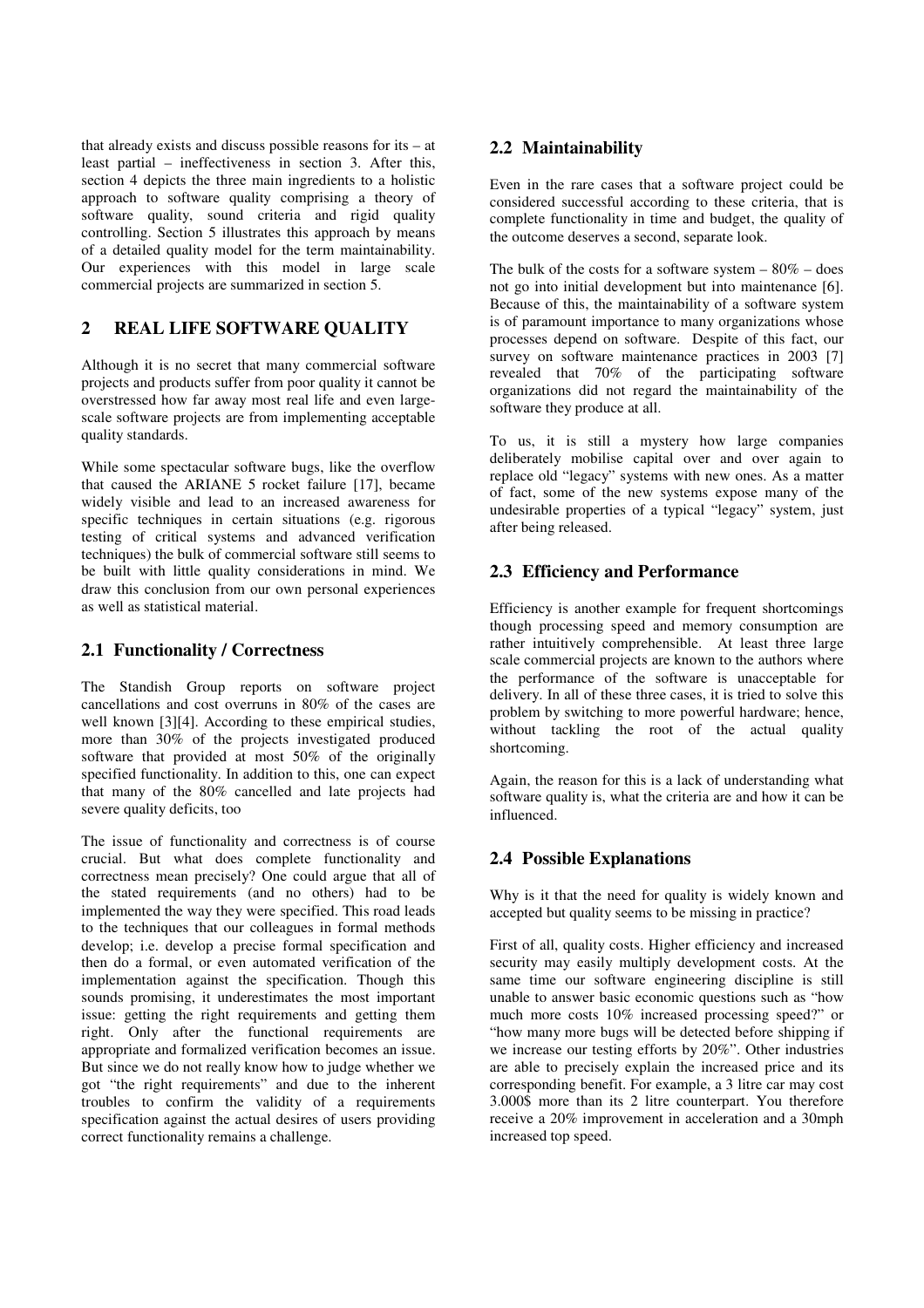Since we are unable to reason about the costs and benefits of software quality in a similarly precise way it is not surprising that the average software customers is usually unwilling to accept explicit charges for quality issues. As a consequence, quality requirements remain often unspecified though the target quality profile depends on the individual needs of the users of the software system and the specification of the quality requirements was obviously part of a proper requirements engineering process.

Another major source for quality shortcomings is the simple fact that we still do not know what the right criteria for high quality software are. For example, it is accepted that GOTO is harmful [18]. But, does a comprehensive documentation really increase program comprehension? Does UML modelling contribute to better architectures? We argue that most of the rules commonly used during quality management have not been derived from a quality goal but selected for one of the following two reasons: 1) seen elsewhere … so it cannot be wrong or 2) easy to check. Consequently, many of the common rules hardly match the actual quality needs. Since most software developers are aware of the little impact of these rules, they simply ignore them.

In fact, many software organizations frankly admit that the primary purpose of their quality management efforts is to get an ISO 9000, CMM, or some other certificate that can be used as a selling point. The actual improvement of the quality of their products plays a secondary role. Though this attitude tastes bitter it is indeed comprehensible considering the debatable impact of the existing quality guidelines.

It should not be left unmentioned that there are of course many other reasons for the lack of quality in software products, such as weak qualification of development personnel, which we do not elaborate in greater detail, here.

# **3 WORK ON SOFTWARE QUALITY**

Definitions of software quality and ways to enforce it are investigated in various research projects that deal with software metrics, quality models, quality management processes, or work that is dedicated to a certain topic such as testing or software visualization.

#### **3.1 Software Metrics**

Following Lord Kelvin's statement

"*The degree to which you can express something in numbers is the degree to which you really understand it."*

academics and practitioners alike try to better understand software quality by means of software metrics for more than three decades [8]. Starting from the simplest (but still valuable) *Lines of Code* (LOC) metric to complex objectoriented metrics like *Coupling between Objects* (COB) [9] the field produced a plethora of process and product metrics. This includes well-known works like Halstead's *Software Science* [19] and McCabe's *Cyclomatic Complexity* [10]. Standards bodies, such as the ISO [2] and IEEE [11], devoted several standards to the field of software quality in general and metrics in particular.

Unfortunately many of the commonly used metrics suffer from at least one of the following deficiencies:

• The metric violates the most basic requirements for measures defined in measurement theory [21]. Typical examples are calculations that do not respect different levels of measurement. A drastic example is the Maintainability Index [20], which tries to define the maintainability of a system as:

 $MI(S) = 171 - 5.2 * ln(aveV) - 0.23 * aveV(g') - 0.25 * 0.25 * 0.25 * 0.25 * 0.25 * 0.25 * 0.25 * 0.25 * 0.25 * 0.25 * 0.25 * 0.25 * 0.25 * 0.25 * 0.25 * 0.25 * 0.25 * 0.25 * 0.25 * 0.25 * 0.25 * 0.25 * 0.25 * 0.25 * 0.25 * 0.25 * 0.25 * 0.25 * 0.25 * 0.25 * 0.25 * 0.$ *16.2 \* ln (aveLOC) + 50 \* sin (sqrt(2.4 \*perCM))* 

aveV: avg. Halstead volume aveV ave $V(g')$ : avg. cyclomatic complexity aveLOC: avg. LOC perCM: avg. percentage of lines of comments

- The metric has never been validated. It remains unclear if it actually measures what it is supposed to measure [12].
- The metric does not measure what was worth measuring but what is easy to measure. Many metrics focus on syntactic aspects that can be measured automatically with a tool. Unfortunately, the more important quality issues, such as the usage of appropriate data structures, are semantic properties that cannot be analyzed automatically. Successful manual techniques like reviews [13] point out that automation is desirable but not a crucial goal.
- The metric is neither a sufficient nor a necessary criterion. It can only serve as a hint. E.g. a Cyclomatic Complexity (CC) above 50 does not necessarily indicate a weak design; vice versa an illdesigned system may still have a low CC.

Nevertheless software metrics can be of high value if properly calibrated and applied in a well-controlled environment as part of a comprehensive quality model.

### **3.2 Quality Models**

As the inadequacy of single metrics became evident many research groups developed integrated *Quality Models* to describe software qualities in a more sophisticated way by means of a set of hierarchically structured criteria and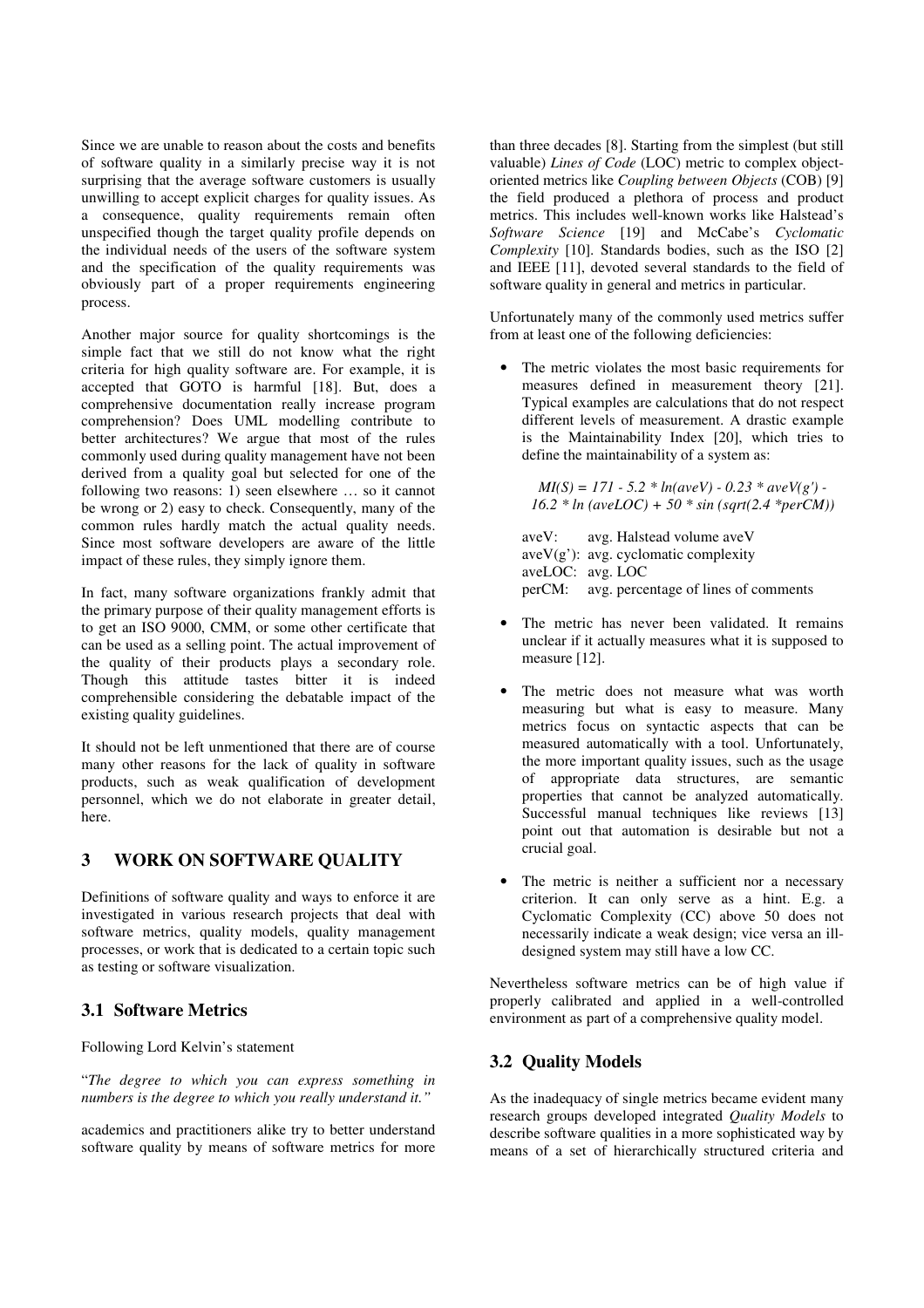metrics. Examples are the *Factors-Criteria-Metrics* approach [15], Boehm's quality model and models used in combination with software measurement tools such as the *SotoGraph* [16].

An example is the refinement of "supportability" into "testability", "extensibility", "adaptability", "maintainability", and further more detailed criteria [14]. The leaf criteria of this refinement process are expected to be concrete enough to be grasped with a metric. The metric values may then be propagated and aggregated from the leafs up to the root of the refinement tree or graph to determine an overall measure, e.g. for "supportability".

Quality models are trivially superior over the usage of single metrics. However, we have not seen yet a comprehensive or even commonly accepted model for software quality at large or just one of its seven major attributes. Most existing models suffer from similar two problems like single metrics do. First, it is tried to split the target quality attribute into well-known and easily measurable criteria and metrics inverting the goal of a proper refinement into a bottom-up collection of possible contributions to the attribute. As a consequence, truly significant factors are frequently ignored and the model looses its effectiveness.

Another danger lies in the fact that it is usually tried to limit the complexity of the quality model itself for the sake of its own comprehensibility. FCM's typical 3 level structure is simply inadequate. It is just unrealistic to expect that such abstract goals like "usability" could be broken down into measurable properties in only 2 steps! Unfortunately, many quality models are biased by this illusion. The outcomes of this are models that fail to provide a sound reasoning for the causal connection among the goal, criteria, and metrics.

### **3.3 Process Versus Product**

It is a widespread belief, that the quality of a product is a function of its production process. For example, the Total Quality Management (TQM) approach and the ISO 9000 standard concentrate their improvement efforts on organizational and process issues. Capers Jones discusses in [22] amongst others the correlation between the CMM [23] level of an organization and the number of defects in their software products. It is shown that the average defect rate decreases with increasing CMM level. However, it is also shown, that a strong level 1 organization may deliver higher quality products than weak level 5 organizations.

While the development process certainly does have a strong impact on the outcome of the production process its relevance must not be overrated. The main purpose of the process is to guarantee reliable production of a system within time and budget according to its specification. The actual quality of the outcome strongly depends on 1) the

ability to precisely specify the desired quality and 2) the possibilities to enforce it through skills and assurance techniques.

# **3.4 Further Quality Relevant Work**

Besides metrics, quality models and processes, the largest part of knowledge about software quality is generated in individual works on certain aspects of software quality. Formal verification, testing, security, performance engineering, software architecture, modelling techniques are only a few examples of the research topics that contribute to our understanding of software quality.

While these fields generate valuable insights the missing integration and consolidation of the various results limits their effectiveness and slows their dissemination into practical environments.

# **4 A HOLISTIC APPROACH**

We are aiming at a comprehensive, authentic, tractable, useful and realistic approach towards software quality keeping it simple but nevertheless taking care of all relevant factors. This is what we mean if we talk about a holistic approach.

### **4.1 Software Quality Theory**

In software quality we have to distinguish carefully between a) general software quality goals like maintainability, etc., b) software quality numbers (metrics), and c) actions to guarantee software quality. We have to understand how these notions depend on each other and influence each other.

A holistic model of software quality needs a theory of these relationships and mutual dependencies.

A first step can be our quality diagrams given in section 5.1.

### **4.2 Sound Criteria**

The foundations for the specification of quality requirements as well as assurance actions are the criteria that render quality more precisely. We define three requirements for effective quality criteria.

First, criteria must not be taken from a sole empirical origin but also be based on a sound theoretical foundation. Today, many criteria are derived from "best practices" in specific fields. Although this is not necessarily wrong the insufficient understanding of the characteristics of such criteria often leads to inappropriate uses and misinterpretations. Second, the interdependencies between different criteria must be understood. Our third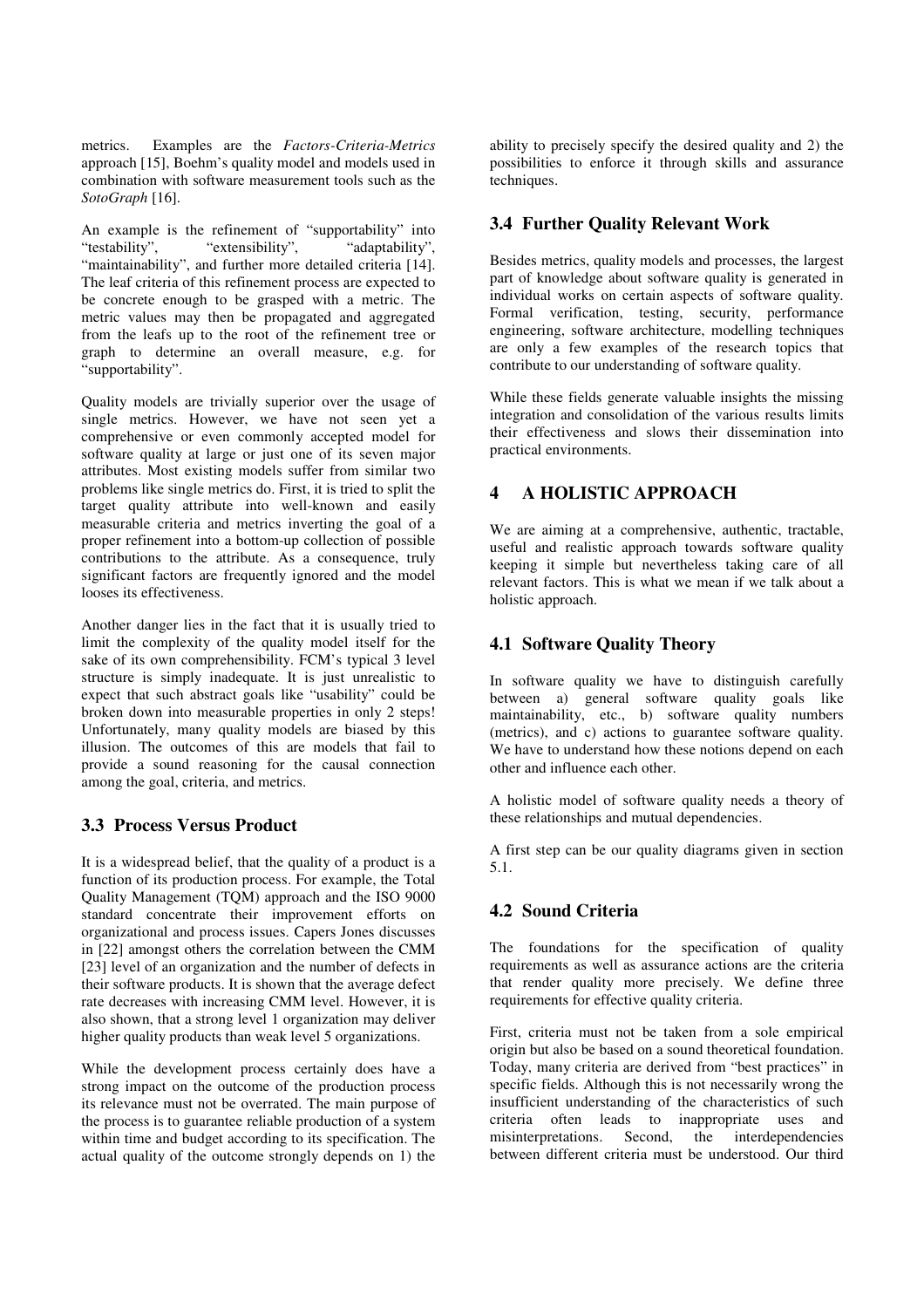requirement is that a quality criterion must be assessable, otherwise it cannot become effective. Note, that assessable does not necessarily mean automatically checkable with a tool. The inability to assess the satisfaction of criteria by automated static or dynamic source code analysis does not render it irrelevant. Generally, many useful criteria need to be assessed in semi-automated (e.g. tool supported analysis) or manual (e.g. reviews) ways.

We will only be able to evaluate and manage software quality if we can find quality criteria which are finegrained enough to be actually assessed and develop a clear understanding of their interdependencies. These criteria need to be integrated into a holistic quality model that describes all relevant quality criteria and how they depend on each other.

Of course, this model must be based on existing software engineering knowledge, but it is vital to design it in topdown manner without limiting oneself to "seen elsewhere" criteria. This is particularly important for criteria that are not assessable in an automated way.

# **4.3 Real-Time Quality Controlling**

Even a truly complete and correct quality model will not improve software quality if not enforced. We believe such models need to be designed alongside a rigid, continuous, pro-active quality controlling process. Only if quality defects are detected in a timely manner they can be dealt with effectively.

Unfortunately there is widespread reluctance to install continuous quality controlling processes in software development as they are accepted in various other disciplines. This reluctance is usually justified by the costly nature of such processes. We believe that the inability of most project managers to foresee the longterm benefits of such measures is rooted in the remarkable insufficient understanding of software quality itself. If a holistic quality model could demonstrate the ROI for initially costly quality activities the mere change of mind of project manners would certainly improve overall software quality.

Key activity of the quality controlling process is the continuous assessment of the system. Where recent quality assurance activities are often carried out in an unstructured manner a holistic quality model would clearly define which criteria need to be assessed in what way. Depending on the criteria and availability of tools this activity consists of automated data collection and manual reviews whereas manual activities may be supported by tools (semi-automated assessment).

As the sole assessment of single criteria is not sufficient to evaluate system quality the assessment results need to be aggregated to be of real use. Since the quality model

not only lists the criteria but describes their interdependencies aggregation rules can be derived from the model itself.

All data and its aggregations must be made available in a central place so the ones in charge of quality controlling are enabled to quickly determine the systems quality or its deficiencies and react in an appropriate manner.

As continuous quality controlling is a highly complex and costly activity the availability of appropriate tools is compulsory. Controlling can only be successful if it applies scalable assessment tools and an adequate environment for collecting and aggregating assessment data which is centrally available.

Another important aspect of quality control concerns a meta quality level: The quality control process must define measures to assess itself and the underlying model such that deficiencies in either part can be as quickly determined and corrected as in the system they work on.

# **5 MAINTENANCE QUALITY MODEL**

Because such a holistic approach to software quality as a whole cannot be accomplished by a single research group our work concentrated on creating an exemplary quality model for the still complex quality aspect maintainability.

As pointed out before, we found designing the maintainability quality model (MQM) in a strict top-down manner as being crucial. We purposely ignored the metrics commonly associated with maintainability and focused on substantial quality criteria which we elicited from a broad variety of resources including well-known work in that field, our own experiences and extensive interviews with our project partners in industry.

# **5.1 Evolution of the MQM**

For our initial design of the maintenance quality model we picked up the basic concept of FCM and other treelike quality models. In contrast to previous quality models for software maintenance we did not choose "maintainability" as the root node of the model. We believe for "maintainability" (as for most other –abilities) it is less valuable to measure the attribute itself on some abstract scale than to determine the resources spend on the corresponding activities. Indeed interviews with our project partners in industry unveiled that project managers are not interested in "maintainability" per se; the crucial parameter for them is the "maintenance effort" (best measured in some currency).

The idea was to successively split up the quality goal "maintenance effort" in smaller, more manageable (sub-) factors. Each time a factor (or criterion) is split into subcriteria a sound explanation for the refinement is required.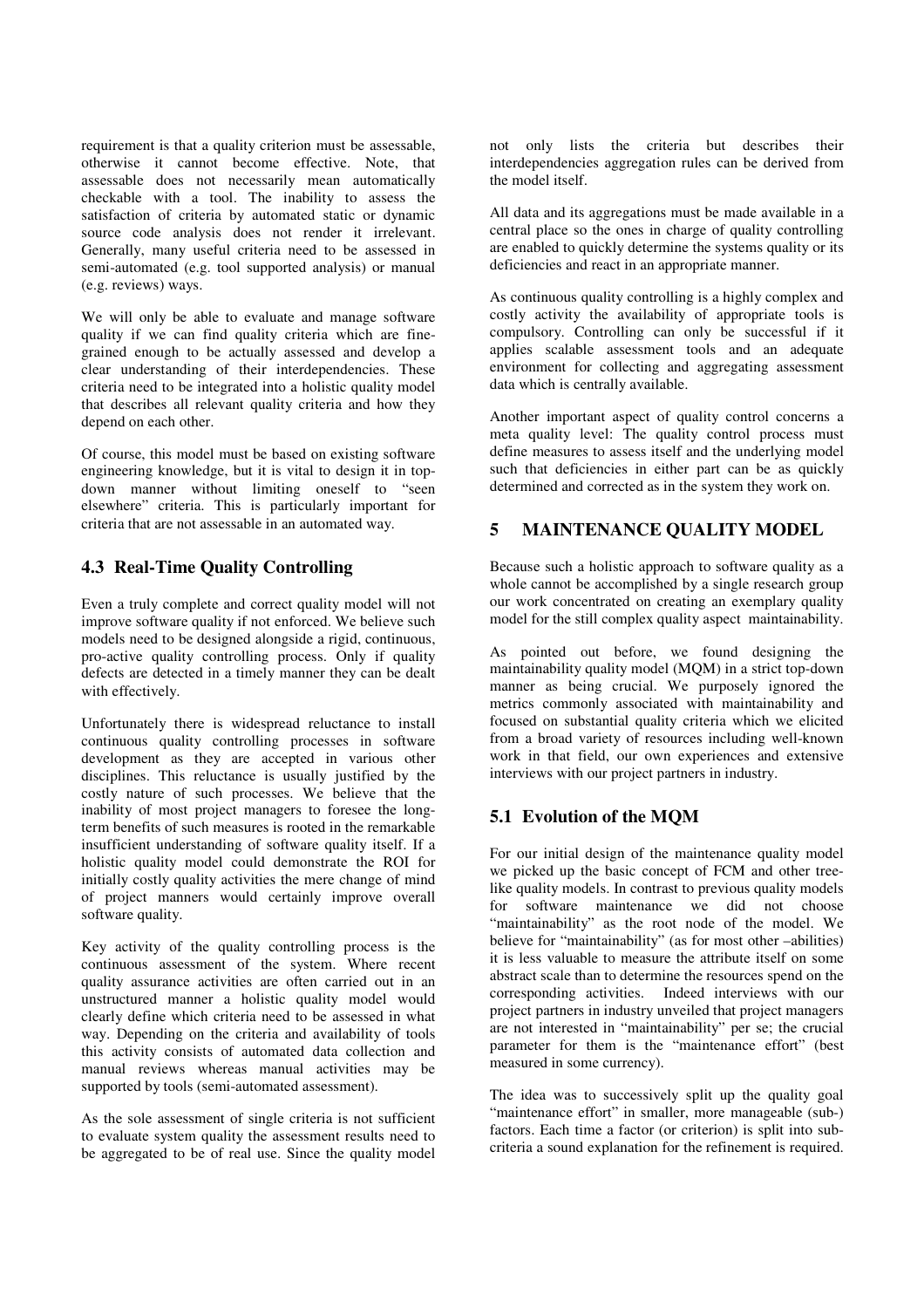This fine-grained tree-structured model clearly points out how sub-criteria influence more general ones vice versa the factors they depend on.

Refining the criteria eventually leads to *atomic* criteria which can be assessed by some kind of checkable metrics.

The key distinction between our endeavour and previous ones is the strict top-down development process. This not only led to a quality model with more than 250 nodes (though still incomplete) but to a very new insights into software maintenance issues.

An extract of the model is given in Figure 1. Please note that the figure is highly simplified to convey the basic idea.



**Figure 1. MQM Example** 

This design led to the meta-model depicted as an UML class diagram in Figure 2. It shows the basic elements of the quality model and their interconnections. The treestructure of the quality model is described by the familiar composite pattern which has been extended by an explanation element that specifically describes how a criterion influences its super-criterion. Atomic criteria are additionally associated with metrics to assess them. The metric can be of one of the following metric classes:

- Measurement. An automated metric like LOC.
- Tool supported analysis. A manual analysis which is well supported by tools, e.g. clone detection.
- Inspection. An inherently manual analysis; i.e. part of a review.



**Figure 2. Initial Meta-Model** 

To assess the maintenance effort of a system the values determined by the metrics need to be aggregated to higher levels in the quality model. During this aggregation values need to be normalized on a common scale. Depending on the requirements this scale may be as simple as an ordinal scale (e.g. red, yellow, green) or highly sophisticated (e.g. currency units). To stay as flexible as possible the model allows the definition of the aggregation algorithm to be criterion-specific. Therefore every criterion may be equipped with a specific obtainValue()-function. This also enables users of the model to parameterize it for a particular project situation.

### **5.2 Current design of the MQM**

During continuous extension and refinement of the MQM it became apparent that the initial, tree-like setup of the model could not be kept because it ignores interdependencies between separate sub-trees of the model. A specific example is the quality criterion which bans the usage of code constructs which rely on the evaluation order of the compiler. This hampers program comprehension and portability alike and should therefore be connected to both criteria. As loosing the tree property and switching to a general graph as basis of the model would have meant to give up on structuring and paving the ground for an incomprehensible mess itself we searched for other possibilities to organize the model by re-inspecting all quality goals collected so far. This examination revealed that the existing model was actually mixing two different kinds of nodes: maintenance activities and system properties.

We therefore split the existing model in two distinct trees; one describing the maintenance activities with "maintenance" itself as root node and one describing system properties. As we do not only consider the software system itself but also the environment (employees, infrastructure, processes, etc.) it is developed in we labelled the root node of the second tree "situation". For both trees the design process resembles the one of the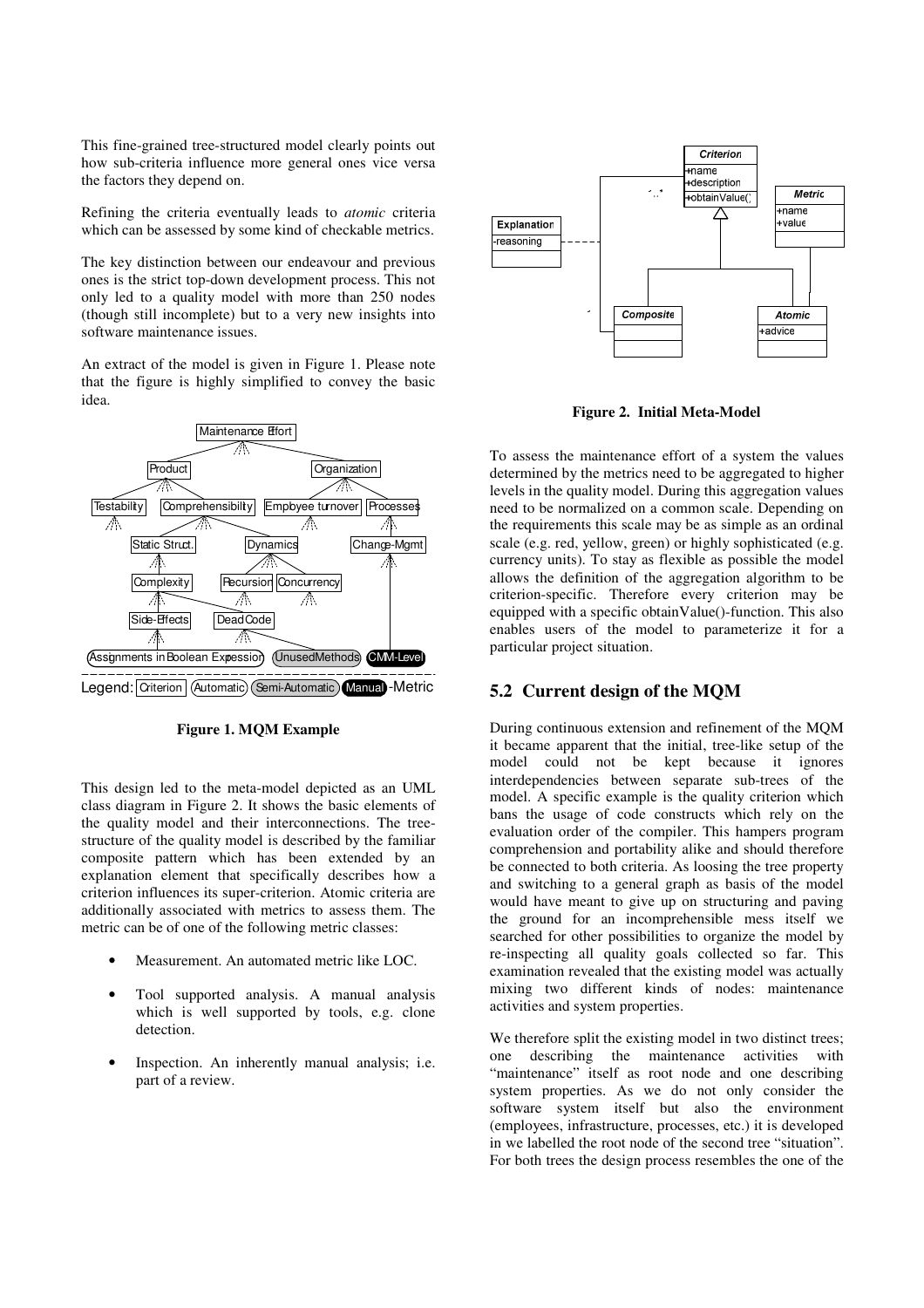original model. Properties and activities alike are split up to an atomic level. Atomic properties can then be associated with metrics.

The two trees are placed at the top and the left hand side of a matrix. This matrix indicates how properties influence activities (see Figure 3). Please note, that the depicted extract is strongly simplified; it does not go down to the atomic level and omits the better part of the nodes in both trees as well as the metrics and their assignment to the atomic activities.



**Figure 3. Example QM** 

As metrics are omitted the figure merely shows which properties influence which activities at all. It does not show to what degree a specific property influences the effort for a specific activity. Do determine the maintenance effort of a system (or situation) the aggregation mechanism of the original model needs to be slightly modified: Every element of the matrix is filled with the metric value determined for the atomic properties. Depending on the scales used, a general function for all elements or functions specific to each matrix element are defined to assign the values to the affected atomic activities. Further functions are used to aggregate these values in the activities tree.

### **5.3 MQM Conclusions**

On first sight most people presented with the MQM react with the scepticism concerning the size and complexity of the model. We are well aware of this fact but claim that this complexity is inherent to the problem we tackle. It should be not surprising that a complete explanation of maintenance efforts cannot be a simple one.

We furthermore claim that the perceived complexity of the model in its entirety does not prevent it from being applied effectively. Our experiences (see below) with the model are very promising: Only because the MQM enabled us to clearly point out the broader context of specific quality criteria we were able to convince developers and project managers of their value.

But it is true that the complexity of the model demands a set of powerful tools to maintain and apply it. We therefore dedicated a lot of effort to the development of a database-backed tool that supports maintenance and extension of the MQM itself. One of its core features is an export facility that generates a hyper-linked HTML representation of the model.

Particularly important was the development of the highly extensible and configurable quality assessment tool *ConQAT*. This tool can be easily extended to integrate the plethora of available metrics and analysis tools and allows the definition of aggregation rules as defined in the model. The program is run in a non-interactive manner and produces an HTML-formatted output of all relevant data. Using it in a nightly build process enables all project participants to continuously monitor the system's state.

#### **6 EXPERIENCES**

The first experiences with the MQM were made during a six month test stage where parts of the model were tested on an information system in the field of telecommunication. From the maintenance point of view the system was an ideal candidate as it was large (3.5  $MLOC<sup>1</sup>$  C++, COBOL, Java), long-lived (15 years) and had a tremendous change frequency  $(150 \text{ CR/year}^2)$ .

It was interesting to see that the company had only a very limited quality assurance process that mainly focused on correctness of the software though there is highly rigid and well-found change, version and build management processes. As experienced before, the reluctance to install specific quality measures for maintainability was justified by missing resources for this kind of activities. As the managers were well aware of costly maintenance problems we perceived this as a problem rooted in the insufficient understanding of the benefits of specific measures and software quality in general.

The well-known phenomenon of elaborate coding convention documents that are never read let alone respected could also be found here. As expected the major

 $\overline{a}$ 

<sup>&</sup>lt;sup>1</sup> Million lines of code

<sup>&</sup>lt;sup>2</sup> Change requests per year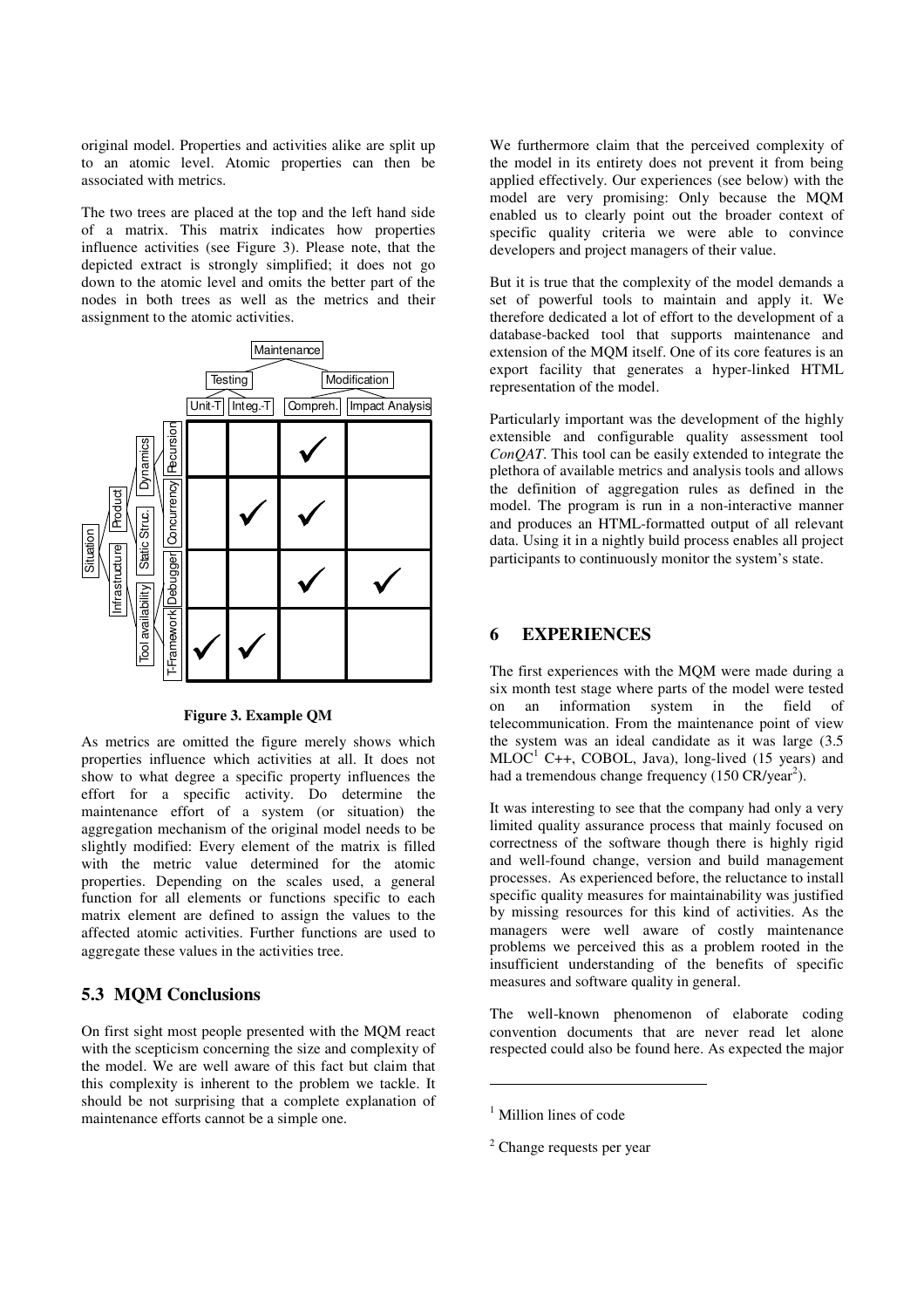problems were missing justification for most of the guidelines and a literally non-existent mechanism to check for compliance with coding conventions.

A number of criteria defined in the maintenance quality model were initially perceived as rather insignificant by the project managers and developers but later on turned out to be important. For example, as part of source code readability, the MQM states precise rules for the naming of identifiers. Not only did the detailed explanations of the importance of identifier naming help to increase the level of conciousness of programmers for the importance of this aspect but we also detected some serious problems in the existing system. An example is a plethora of non-English identifiers which not only violate the companies own coding guidelines but prove to be troublesome in the context of ongoing discussions about off-shoring software development.

Another important quality criterion of particular importance in maintaining such a large system is source code redundancy (code cloning). Asked for an estimate about the percentage of cloned code in the system the project manager was already cautious but the total number of more than 2.000 code clones of at least 10 lines each did indeed surprise him. We believe we could only succeed in improving the awareness for this issue throughout the whole development team because the quality model clearly laid out what consequences cloned code has on the maintenance effort.

Our assumptions about the relevance of criteria which cannot be assessed in an automated were confirmed, too. One of the most pressing and current maintenance problem in the sample project had to do with the generation of natural language error messages. With the MQM, we could show that at the core of this problem lies an "inadequate algorithm". An aspect included in the MQM but of course one, that can not me checked by any kind of automated source code analysis.

The application of the model of course delivered a number of further insights into maintainability. For example, the sample project suffered from incredibly long compile times that hampered productivity – an issue we never came across as a quality factor in previous work on maintenance. Closer examination unveiled that the problem was due to a misconfiguration of the compiler and a great number of superfluous include statements. We were pleased to see that our model proved to be robust enough to easily incorporate these new insight as new criteria.

Although we were highly satisfied with the results obtained by assessing the system in a quality model guided way, we feel that the substantial benefit of the quality model lies in the possibility to foster a deeper understanding of software quality among the developers. The model enabled us to successfully promote pro-active quality measures for the first time.

On the negative side, it became clear that most project participants found the two-dimensional format of the model itself complicated as they were accustomed to conventional sequential representations of quality guidelines. Here am HTML version of the model with hyper-links between criteria greatly helped to make it more accessible but we nevertheless consider generating a version of model that resembles traditional guidelines more closely.

#### **7 CONCLUSION**

What we need is a much better understanding of how quality is influenced by constructive and analytical quality options.

- How much does the increase of the testing phase influence the reliability?
- What is the most effective way to improve quality?
- What is the effect of a consequent model driven development on the quality?

At the end quality is a cost issue! Cost effective quality management is what we have to aim at. The real issue is, how much do I have to spend for which step and action during development and maintenance of a software system to achieve a certain quality level and profile.

### **8 REFERENCES**

- [1] Software engineering *Product quality Part 1: Quality Model*. ISO/IEC 9126-1, June 2001.
- [2] Software engineering *Product quality Part 3: Internal metrics*. ISO/IEC 9126*-3*, July 2003.
- [3] Standish Group International, Inc. *CHAOS.* 1995
- [4] Standish Group International, Inc. *CHAOS: A Recipe for Success*. 1999
- [5] Michael L. Brodie, Michael Stonebraker. *Migrating Legacy Systems: Gateways, Interfaces & the Incremental Approach*. Morgan Kaufmann, March 1995
- [6] Thomas M. Pigoski. *Practical Software Maintenance*. Wiley Computer Publishing, 1996
- [7] Karin Katheder, *A Survey on Software Maintenance Practices*, Technische Universität München, November 2003
- [8] Horst Zuse. *A Framework of Software Measurement.* Walter de Gruyter, 1998
- [9] S. R. Chidamber and C. F. Kemerer. A metrics suite for object oriented design. *IEEE Trans. Softw. Eng.,* 20(6), 1994. Halstead: Software Science